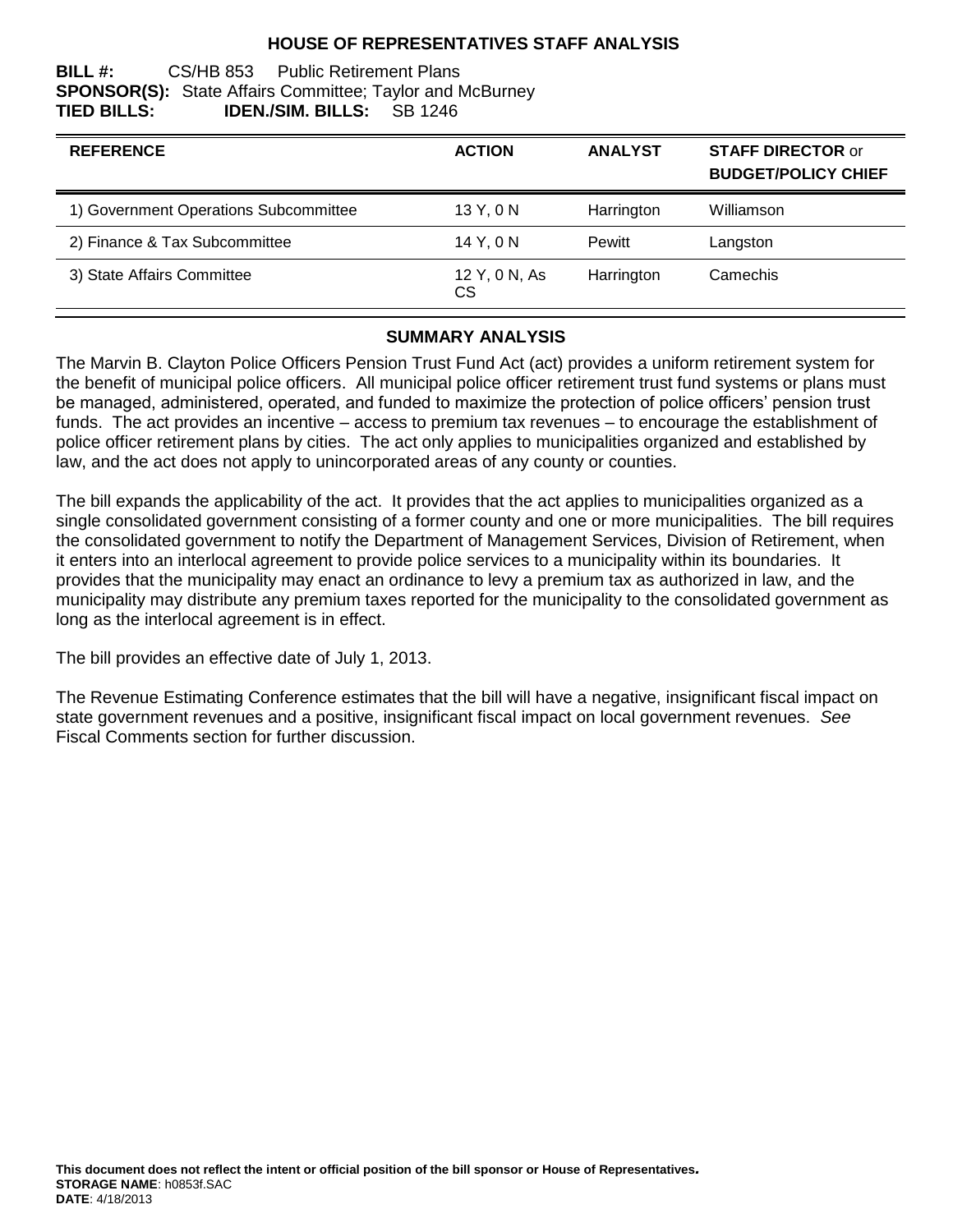#### **FULL ANALYSIS**

# **I. SUBSTANTIVE ANALYSIS**

#### A. EFFECT OF PROPOSED CHANGES:

#### **Background**

#### Insurance Premium Tax

The state levies a tax on most insurance premiums. The rate is 1.75 percent for property and casualty, life, accident and health, and prepaid limited health policies; 1.60 percent for commercial selfinsurance, group self-insurance, medical malpractice self-insurance, and assessable mutual insurance; and 1.00 percent for annuities. Companies are authorized to claim several credits against the insurance premium tax. The insurance premium tax revenues collected by the state are deposited into the Insurance Regulatory Trust Fund and are deposited into the General Revenue Fund. Insurance premium tax accounted for \$492.3 million in general revenue funds and \$38.8 million in trust fund revenues in fiscal year 2011-2012.

#### Municipal Police Officers' Retirement Trust Fund

Local police officer pension plans are governed by chapter 185, F.S., which is known as the Marvin B. Clayton Police Officers Pension Trust Fund Act (act). $1$  The act declares it a legitimate state purpose to provide a uniform retirement system for the benefit of municipal police officers.<sup>2</sup> Chapter 185, F.S., was originally enacted in 1953 to provide an incentive – access to premium tax revenues – to encourage the establishment of police officer pension plans by cities.

All municipal police officer retirement trust fund systems or plans must be managed, administered, operated, and funded to maximize the protection of police officers' pension trust funds.<sup>3</sup> The act sets forth the minimum benefits or minimum standards for pensions for municipal police officers. The benefits provided in the act may not be reduced by municipalities; however, the benefits provided in a local plan may vary from the provisions in that act so long as the minimum standards are met.

Funding for these pension plans comes from four sources:<sup>4</sup>

- Net proceeds from an excise tax levied by a city upon property insurance companies (known as the premium tax);
- Employee contributions;
- Other revenue sources; and
- Mandatory payments by the city of the normal cost of the plan.

Each municipality with a municipal police officers' retirement trust fund is authorized to assess an excise tax of 0.85 percent imposed on the gross premiums on casualty insurance policies covering property within the boundaries of the municipality.<sup>5</sup> The excise tax is payable by the insurers to the Department of Revenue, and the net proceeds are transferred to the appropriate fund at the Department of Management Services, Division of Retirement (division).<sup>6</sup> Companies may claim a credit against their state insurance premium tax bill for any amount paid as a result of a local tax levy, meaning that total insurance premium taxes owed do not increase if a local government opts to levy the tax. In 2011, premium tax distributions to municipalities from the Police Officers' Retirement Trust Fund amounted to \$59.6 million. Under current law, a municipality may not receive another municipality's premium tax revenues when there is an interlocal agreement in place to provide police services.<sup>7</sup>

 $\overline{a}$ 

http://www.dms.myflorida.com/human\_resource\_support/retirement/local\_retirement\_plans/municipal\_police\_and\_fire\_plans. <sup>7</sup> Chapter 175, F.S., authorizes a municipality to receive another municipality's premium tax revenues when there is an interlocal agreement in place to provide fire protection services. Section 175.041(3)(c), F.S.

<sup>1</sup> *See* chapter 185, F.S.

<sup>2</sup> Section 185.01(1), F.S.

<sup>3</sup> *See* s. 185.01(1), F.S.

 $4$  Section 185.07(1), F.S.

<sup>5</sup> Section 185.08, F.S.

 $6$  A copy of the 2011 Premium Tax Distribution report is available online at: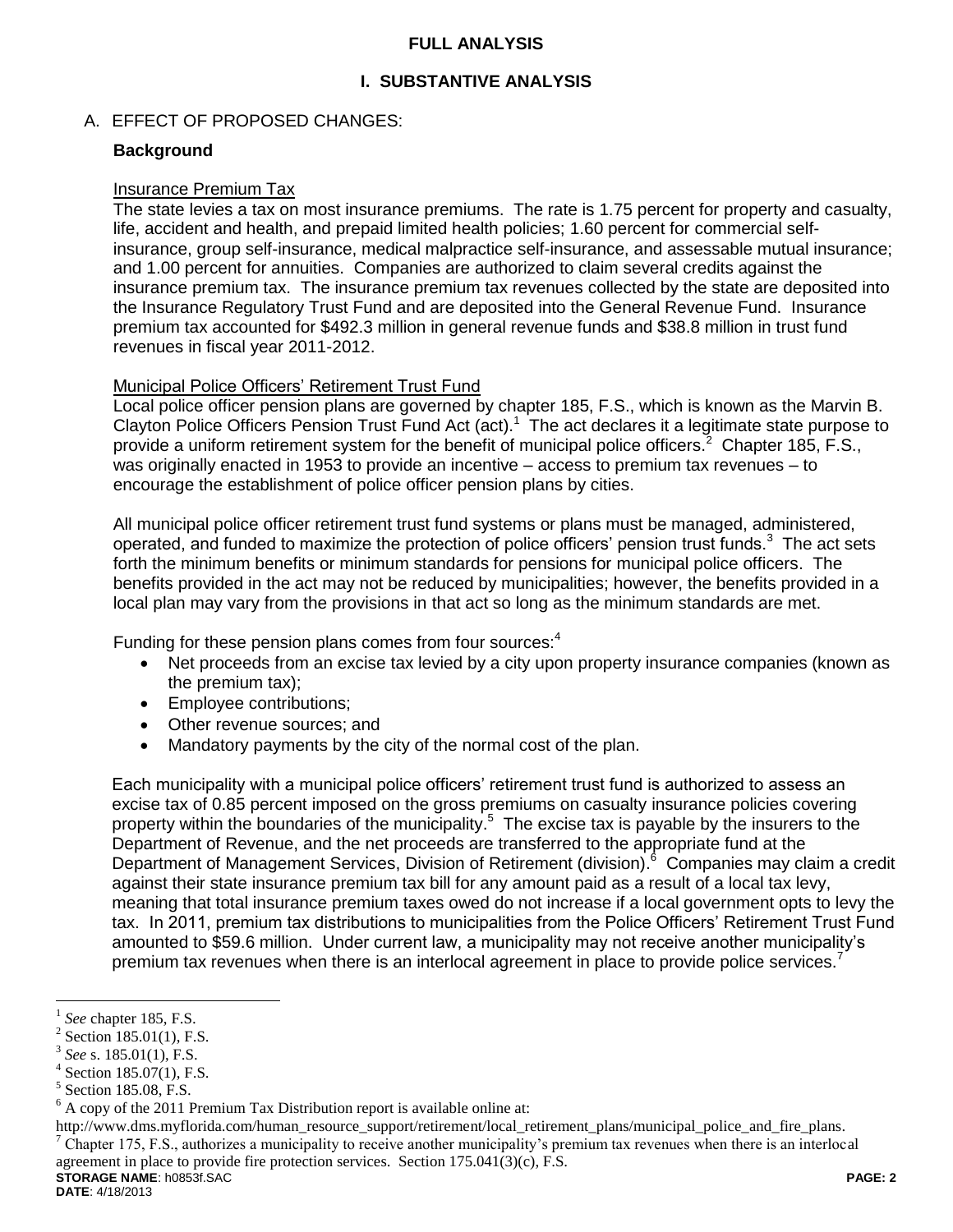To qualify for insurance premium tax dollars, plans must meet requirements found in chapter 185, F.S. Responsibility for overseeing and monitoring these plans is assigned to the division; however, the dayto-day operational control rests with the local boards of trustees. The board of trustees must invest and reinvest the assets of the fund according to s. 185.06, F.S., as applicable, unless specifically authorized to vary from the law. If the division deems that a police officer pension plan created pursuant to chapter 185, F.S., is not in compliance, the sponsoring municipality could be denied its insurance premium tax revenues.

#### **Consolidation**

Consolidation involves combining city and county governments so that the boundaries of the county and affected city or cities become the same. Consolidation can be total or partial. Total consolidation occurs when all independent government units within a county are assimilated into the consolidated government. When some of the governments remain independent, the consolidation is partial.

Section 3, Art. VIII, of the State Constitution, provides:

Consolidation. – The government of a county and the government of one or more municipalities located therein may be consolidated into a single government which may exercise any and all powers of the county and the several municipalities. The consolidation plan may be proposed only by special law, which shall become effective if approved by vote of the electors of the county, or of the county and municipalities affected, as may be provided in the plan. Consolidation shall not extend the territorial scope of taxation for the payment of pre-existing debt except to areas whose residents receive a benefit from the facility or service from which the indebtedness was incurred.

The voters of the City of Jacksonville and Duval County adopted a municipal charter pursuant to this constitutional provision in 1967. Section 9, of Article VIII, of the Constitution of 1885 establishes the Jacksonville/Duval County consolidated charter. This is the only consolidated government in the state.

## **Effect of the Bill**

The bill provides that chapter 185, F.S., applies to municipalities organized as a single consolidated government consisting of a former county and one or more municipalities, consolidated pursuant to s. 3 or s. 6(e), Art. VIII of the State Constitution. The bill requires the consolidated government to notify the division when it enters into an interlocal agreement to provide police services to a municipality within its boundaries. It authorizes the municipality to enact an ordinance levying the tax as provided in s. 185.08, F.S., and the municipality may distribute any premium taxes reported for the municipality to the consolidated government as long as the interlocal agreement is in effect.

The bill provides an effective date of July 1, 2013.

#### B. SECTION DIRECTORY:

Sections 1. and 2. amend ss. 185.03 and 185.08, F.S., specifying applicability of chapter 185, F.S., to certain consolidated governments; providing that a consolidated government that has entered into an interlocal agreement to provide police protection services to a municipality within its boundaries is eligible to receive the premium taxes reported for the municipality under certain circumstances; authorizing the municipality receiving the police protection services to enact an ordinance levying the tax as provided by law; including certain consolidated governments under provisions authorizing imposition of a state excise tax on casualty insurance premiums covering certain property.

Section 3. provides an effective date of July 1, 2013.

## **II. FISCAL ANALYSIS & ECONOMIC IMPACT STATEMENT**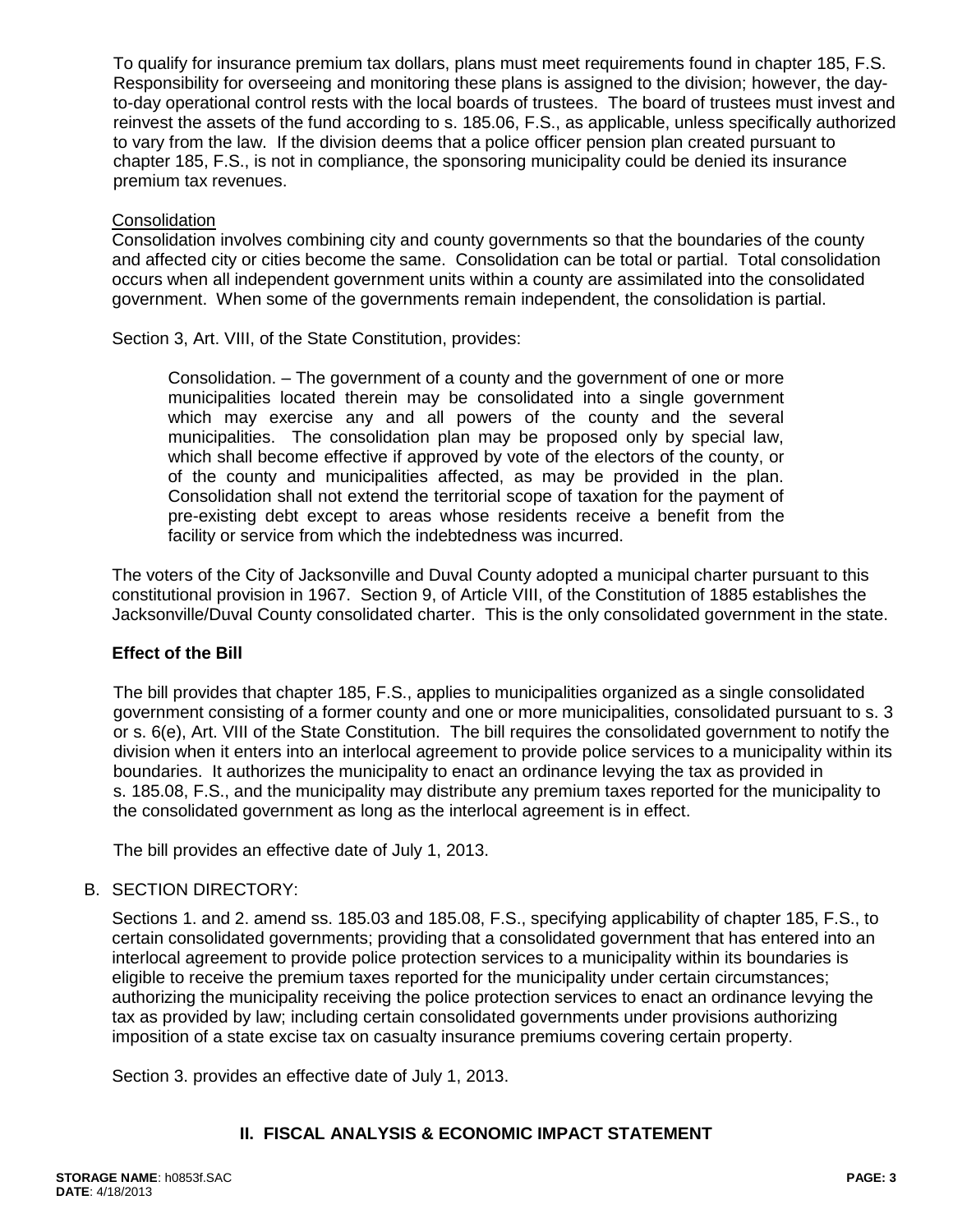- A. FISCAL IMPACT ON STATE GOVERNMENT:
	- 1. Revenues:

*See* Fiscal Comments section.

2. Expenditures:

None.

- B. FISCAL IMPACT ON LOCAL GOVERNMENTS:
	- 1. Revenues:

*See* Fiscal Comments section.

2. Expenditures:

None.

C. DIRECT ECONOMIC IMPACT ON PRIVATE SECTOR:

None.

D. FISCAL COMMENTS:

The bill specifies that a consolidated government is entitled to premium tax distributions provided by chapter 185, F.S. As a result, this bill may have a fiscal impact on state revenues because state premium taxes paid by a casualty insurer to fund a municipal police officers' retirement plan are credited against the premium taxes paid to the state by the insurance company. $8$  The Revenue Estimating Conference met on March 22, 2013, and estimated that this bill would have an insignificant negative impact on state general revenues.

The bill may result in a positive fiscal impact on local governments because the bill provides that a consolidated government may collect premium tax revenues collected by the municipality receiving police protection services if the consolidated government provides a municipal police officer retirement plan, as provided for in chapter 185, F.S. The Revenue Estimating Conference met on March 22, 2013, and estimated that this bill would have an insignificant positive cash and recurring impact on local revenues.

# **III. COMMENTS**

- A. CONSTITUTIONAL ISSUES:
	- 1. Applicability of Municipality/County Mandates Provision:

Not applicable. This bill does not appear to require counties or municipalities to spend funds or take an action requiring the expenditure of funds; reduce the authority that counties or municipalities have to raise revenues in the aggregate; or reduce the percentage of state tax shared with counties or municipalities.

2. Other:

None.

B. RULE-MAKING AUTHORITY:

None.

 $\overline{a}$ 

# C. DRAFTING ISSUES OR OTHER COMMENTS: